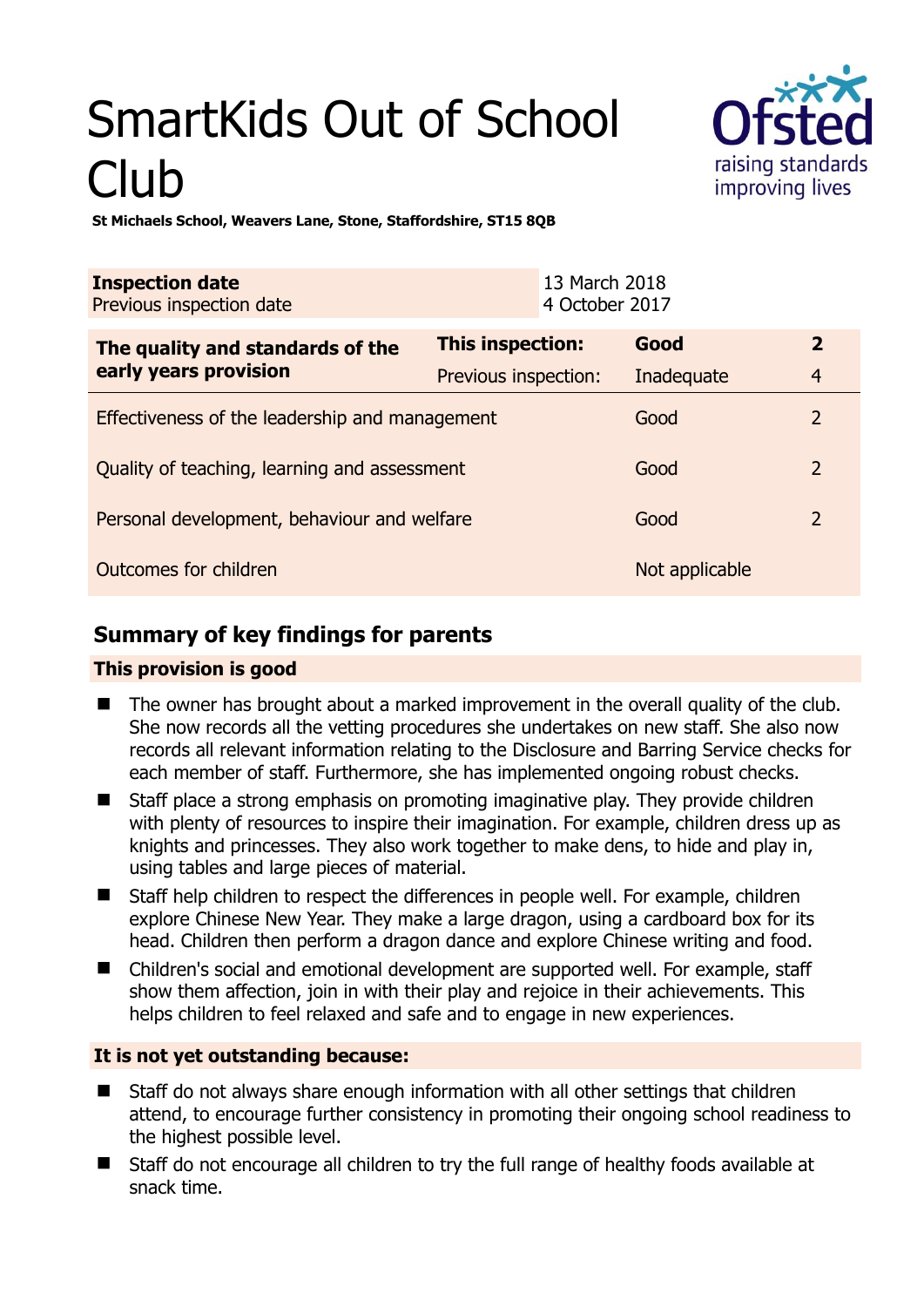## **What the setting needs to do to improve further**

#### **To further improve the quality of the early years provision the provider should:**

- $\blacksquare$  strengthen partnership working with all other settings that children attend, to provide a more consistent approach to supporting children's ongoing school readiness to the highest possible level
- explore more ways to encourage all children to try the full range of healthy foods available at snack time.

#### **Inspection activities**

- The inspector observed the staff's practice during activities in the school classroom and playground.
- The inspector evaluated how well staff support children's ongoing school readiness.
- The inspector completed a joint observation of an activity with the owner.
- The inspector held a meeting with the owner. She looked at relevant documentation, such as children's records and evidence of the suitability of staff working in the club.
- The inspector took account of the views of parents and children spoken to on the day.

#### **Inspector**

Linda Yates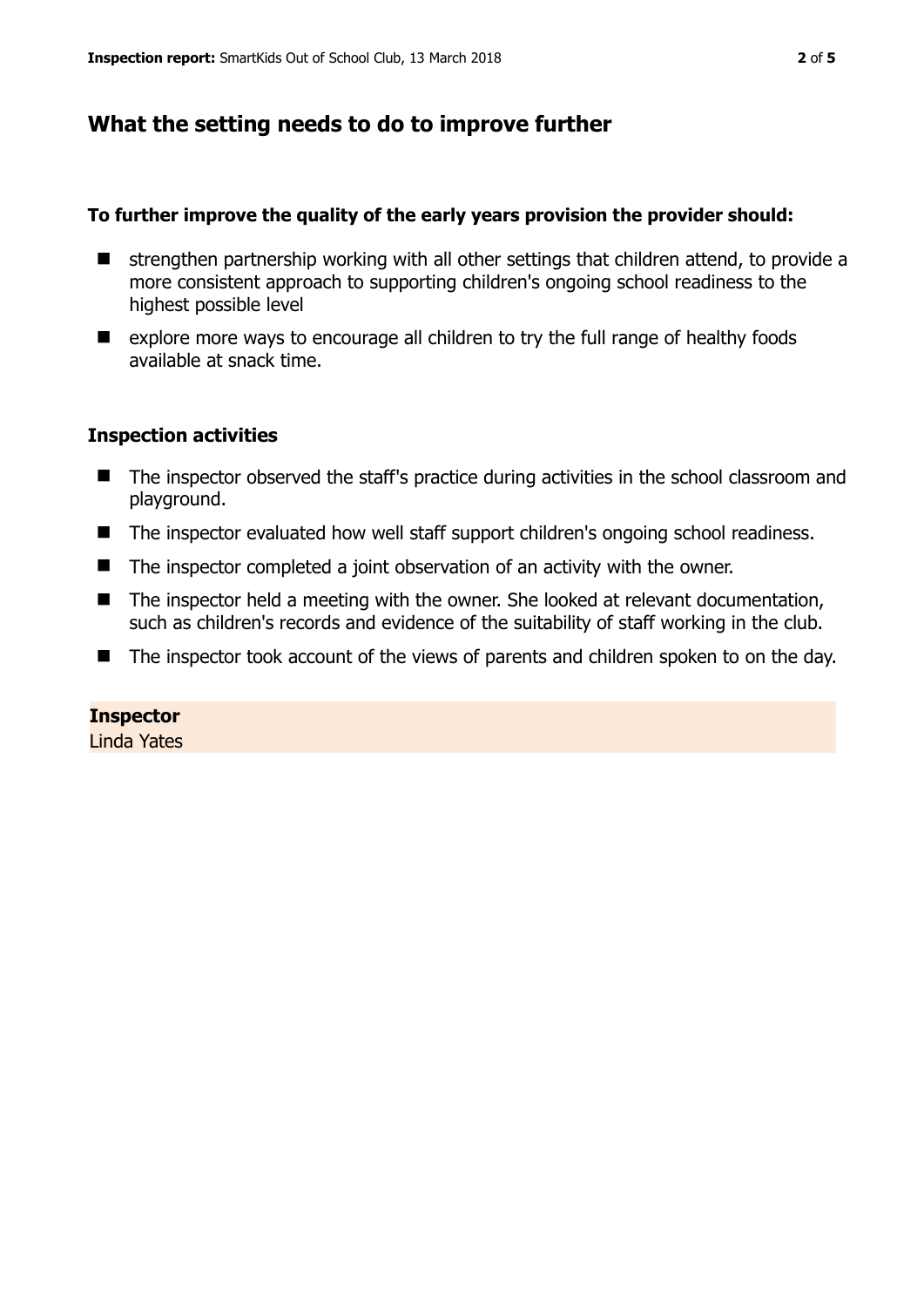## **Inspection findings**

#### **Effectiveness of the leadership and management is good**

The arrangements for safeguarding are effective. Staff have a good knowledge of the possible signs of abuse and neglect. They know what to do should they have a concern about a child in their care. The owner ensures the security of the premises is well organised so that children are kept safe indoors and outdoors. She ensures confidential information about staff and children is locked away in a cupboard. The owner makes sure that each member of staff's practice is monitored and any training needs are identified and addressed. Staff build and maintain effective partnerships with parents and children. This helps them to effectively promote all children's ongoing well-being and achievement.

## **Quality of teaching, learning and assessment is good**

Staff provide children with a wide range of exciting activities and meaningful experiences. They provide children with daily opportunities to build their language and listening skills. For example, staff encourage children to take it in turns and share their news during snack time. Children enjoy making jelly fish with paper plates and paper strips. During such times, staff extend children's knowledge of living things and introduce new vocabulary, such as 'tentacles'. Children take turns at using the computer. They choose programs and competently play games. Staff use meaningful praise and encourage children's exploration and investigations. This helps children to develop their strong can-do attitude and supports children's ongoing school readiness.

#### **Personal development, behaviour and welfare are good**

The owner ensures that there are good routines in place to ensure hygiene is maintained at all times. Staff promote children's independence well. For example, children confidently spread butter on their cream crackers. All children make choices about where and what they want to play with, moving between the indoor and outdoor areas as they choose. The outdoor environment offers children good opportunities to take manageable risks in their play. For example, they develop their agility, balance and coordination as they play on the vertically fixed tyres. Children vigorously pedal the go-karts as they drive around the road track markings on the playground surface. They laugh loudly as they race staff to see who can get to the hula hoop first. Children continue laughing as they compete to see who can roll the hula hoop the furthest. Staff use successful strategies and positive role modelling to help children behave well. Children are confident, happy and seek out others to share experiences with.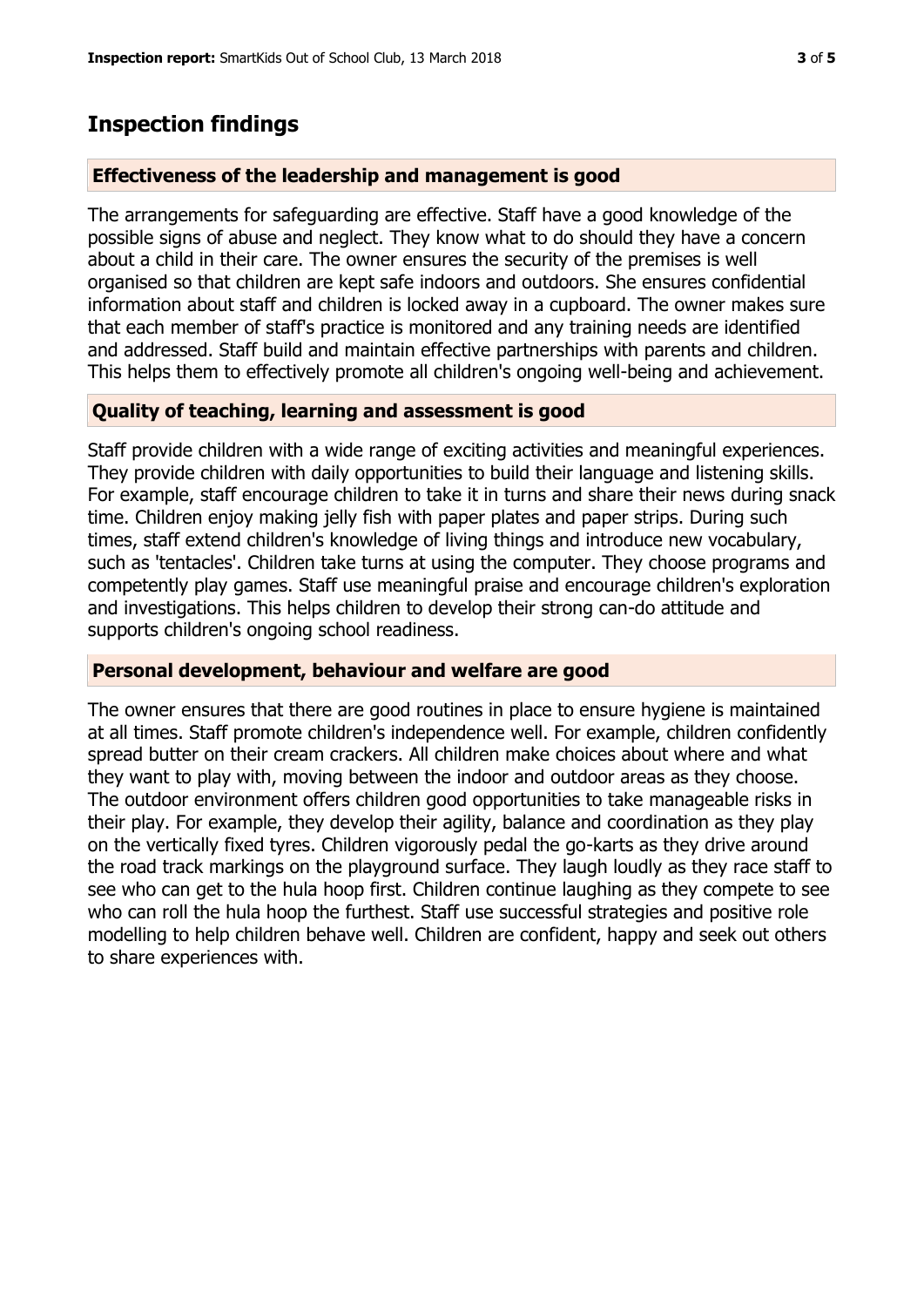# **Setting details**

| Unique reference number                             | 218362                                                                               |  |
|-----------------------------------------------------|--------------------------------------------------------------------------------------|--|
| <b>Local authority</b>                              | <b>Staffordshire</b>                                                                 |  |
| <b>Inspection number</b>                            | 1115858                                                                              |  |
| <b>Type of provision</b>                            | Out of school provision                                                              |  |
| Day care type                                       | Childcare - Non-Domestic                                                             |  |
| <b>Registers</b>                                    | Early Years Register, Compulsory Childcare<br>Register, Voluntary Childcare Register |  |
| Age range of children                               | $3 - 9$                                                                              |  |
| <b>Total number of places</b>                       | 50                                                                                   |  |
| Number of children on roll                          | 55                                                                                   |  |
| Name of registered person                           | Lesley May Beardmore                                                                 |  |
| <b>Registered person unique</b><br>reference number | RP910344                                                                             |  |
| Date of previous inspection                         | 4 October 2017                                                                       |  |
| <b>Telephone number</b>                             | 07581300310                                                                          |  |

SmartKids Out of School Club registered in 1998. The club employs five members of childcare staff. Of these, two hold qualified teacher status and three hold appropriate early years qualification at level 3. The club operates a breakfast club from 7.30am until 8.50am and an after-school club from 3.30pm until 6pm. It is open Monday to Friday, during term time only.

This inspection was carried out by Ofsted under sections 49 and 50 of the Childcare Act 2006 on the quality and standards of provision that is registered on the Early Years Register. The registered person must ensure that this provision complies with the statutory framework for children's learning, development and care, known as the early years foundation stage.

Any complaints about the inspection or the report should be made following the procedures set out in the guidance 'Complaints procedure: raising concerns and making complaints about Ofsted', which is available from Ofsted's website: www.gov.uk/government/organisations/ofsted. If you would like Ofsted to send you a copy of the guidance, please telephone 0300 123 4234, or email enquiries@ofsted.gov.uk.